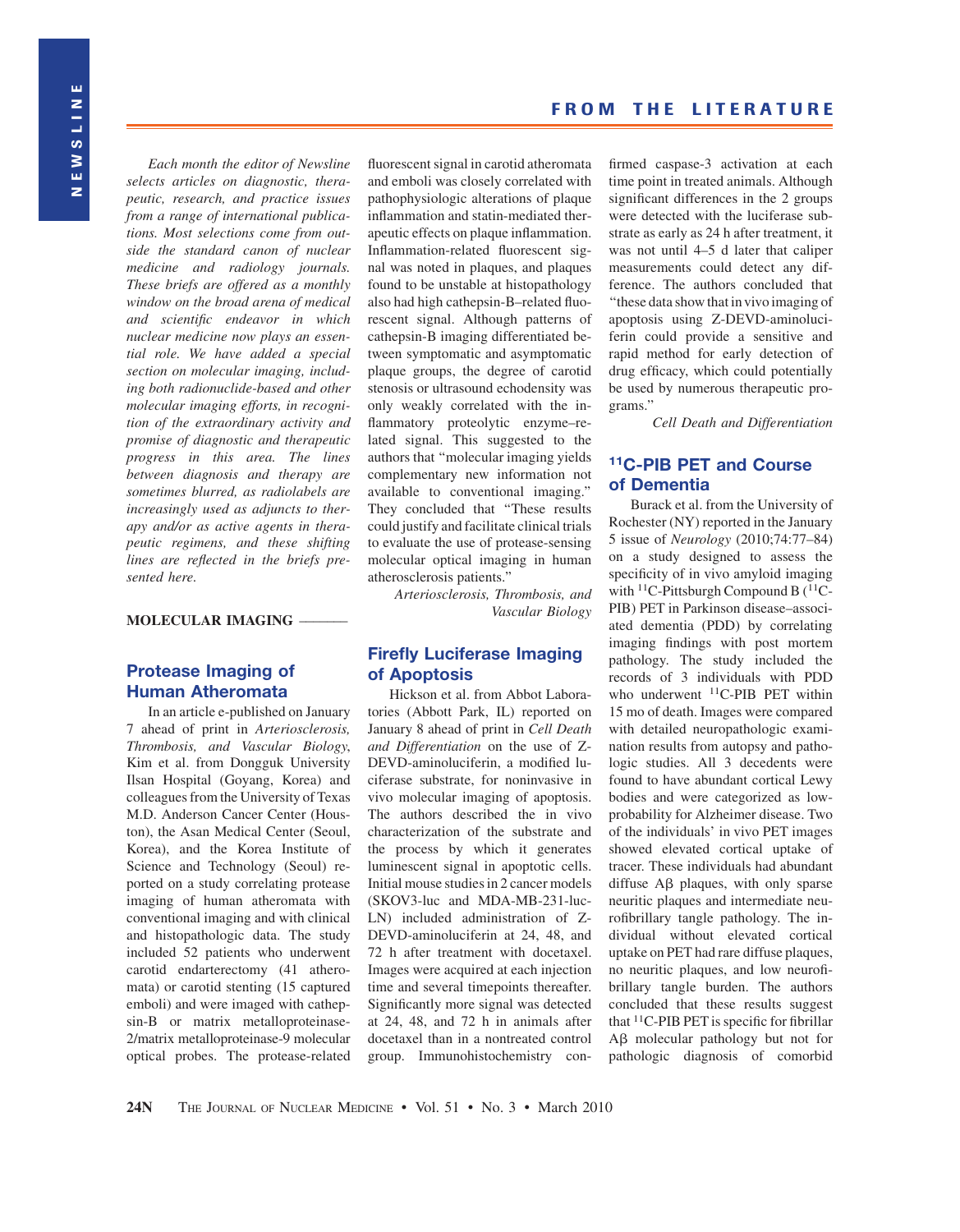Alzheimer disease in individuals with PDD. They added that ''The ability to specifically identify fibrillar  $\overrightarrow{AB}$  amyloid in the setting of  $\alpha$ -synucleinopathy makes 11C-PIB PET a valuable tool for prospectively evaluating how the presence of A<sub>B</sub> amyloid influences the clinical course of dementia in patients with Lewy body disorders.''

Neurology

#### THERAPY –

# 211At  $\alpha$ -RIT and Renal Function

Bäck et al. from the University of Gothenburg (Sweden) reported in the December issue of Cancer Biotherapy and Radiopharmaceuticals (2009;24:649–658) on a small animal study of the effects of high-linear energy transfer (LET) radiation on the kidneys after  $\alpha$ -radioimmunotherapy  $(\alpha$ -RIT) with <sup>211</sup>At-labeled monoclonal antibodies (mAbs). Renal toxicity studies were conducted in non-tumorbearing mice and mice with subcutaneous xenografts of OVCAR-3, the human ovarian cancer cell line, by assessing the glomerular filtration rate (GFR). Astatinated  $MX35-F(ab')_2$ mAbs were injected intravenously at levels close to the therapeutic dose limits (0.4, 0.8, or 1.2 MBq) in 1–3 fractions, with mean absorbed doses to the kidneys of 1.5–15 Gy. Serial GFR measurements using plasma clearance of 51Cr-ethylenediaminetetraacetic acid were acquired for up to 67 wk after the first RIT injection. GFR was found to be affected in a dosedependent manner during the period 8–30 wk after RIT. Reduction in GFR in treated animals progressed over time, suggesting that radiation effects on the kidneys are evident late. These effects, however, were only minor to moderate, despite the fact that levels were close to the dose limit for severe myelotoxitiy. The authors concluded that ''these results suggest that a mean absorbed dose to the kidneys of approximately 10 Gy is acceptable and that the kidneys would not be the primary

dose-limiting organ in systemic  $\alpha$ -RIT when using  $^{211}$ At-MX35-F(ab')<sub>2</sub>."

> Cancer Biotherapy and Radiopharmaceuticals

DIAGNOSIS-

# PET/CT and Primary Choroidal Melanoma

In the January issue of Retina (2010;30:146–151), McCannel et al. from the University of California, Los Angeles, reported on a study to evaluate the utility of PET/CT in primary choroidal melanoma with chromosome 3 loss. The study included the records of 37 patients with choroidal melanoma and known chromosome 3 status who underwent whole-body PET/CT imaging. In 13 (35%) patients, primary choroidal melanomas were found to have a loss of chromosome 3, and 7 of these 13 (54%) melanomas were positive for metabolic activity on PET/CT imaging. None of the 24 melanomas without chromosome 3 loss showed metabolic activity on PET/CT. Positive PET/CT and chromosome 3 loss were positively correlated, and positive PET/CT results were 54% sensitive and 100% specific for loss of chromosome 3. The authors concluded from these and other results that ''Positive metabolic activity of choroidal melanoma identified by PET/CT imaging was statistically significantly associated with chromosome 3 loss and larger tumor size.''

Retina

# High-Dose <sup>131</sup> Iodine in Treated Papillary Thyroid **Cancer**

In an article e-published on January 15 ahead of print in the Journal of Clinical Endocrinology and Metabolism, Kim et al. from the University of Ulsan College of Medicine (Seoul) and Ulsan University Hospital (Ulsan, Korea) reported on the utility of empirical radioiodine therapy in patients with elevated stimulated serum thyroglobulin (Tg) levels but negative

ultrasound and 18F-FDG PET studies after initial therapy for papillary thyroid cancer. The study included 39 patients at 1 y after initial treatment who had elevated serum Tg, negative whole-body diagnostic scans, and negative ultrasound and PET findings. Fourteen patients received empirical radioiodine therapy, and 25 patients were followed without therapy. Five patients (36%) in the treatment group and 8 (32%) in the control group had recurrence during the median 37-mo follow-up period. None of the 14 patients in the treatment group showed iodine uptake on posttreatment wholebody scans. Changes in serum-stimulated Tg concentrations were not different in the 2 groups. The authors concluded that empirical radioiodine therapy and posttreatment whole-body scans were ''not useful diagnostically or therapeutically in patients with positive serum stimulated Tg if such patients had negative ultrasonography and negative 18F-FDG PET findings after initial treatment of papillary thyroid cancer.''

Journal of Clinical Endocrinology and Metabolism

#### Multi-Imaging PET/CT in MTC

Marzola et al. from the Santa Maria della Misericordia Hospital (Rovigo, Italy) reported on January 23 ahead of print in the European Journal of Surgical Oncology on a study designed to compare multitracer imaging PET using 18F-DOPA and 18F-FDG with conventional imaging in recurrent medullary thyroid carcinoma (MTC). The study included 18 postthyroidectomy MTC patients who were found during follow-up to have elevated and rapidly increasing calcitonin levels. Conventional imaging indicated metastatic deposits in 9 patients, who were referred for 18F-DOPA and 18F-FDG PET/CT. At least 1 PET-positive lesion in each of these patients was confirmed for recurrent MTC by histopathology. Foci of abnormal uptake were observed in 15